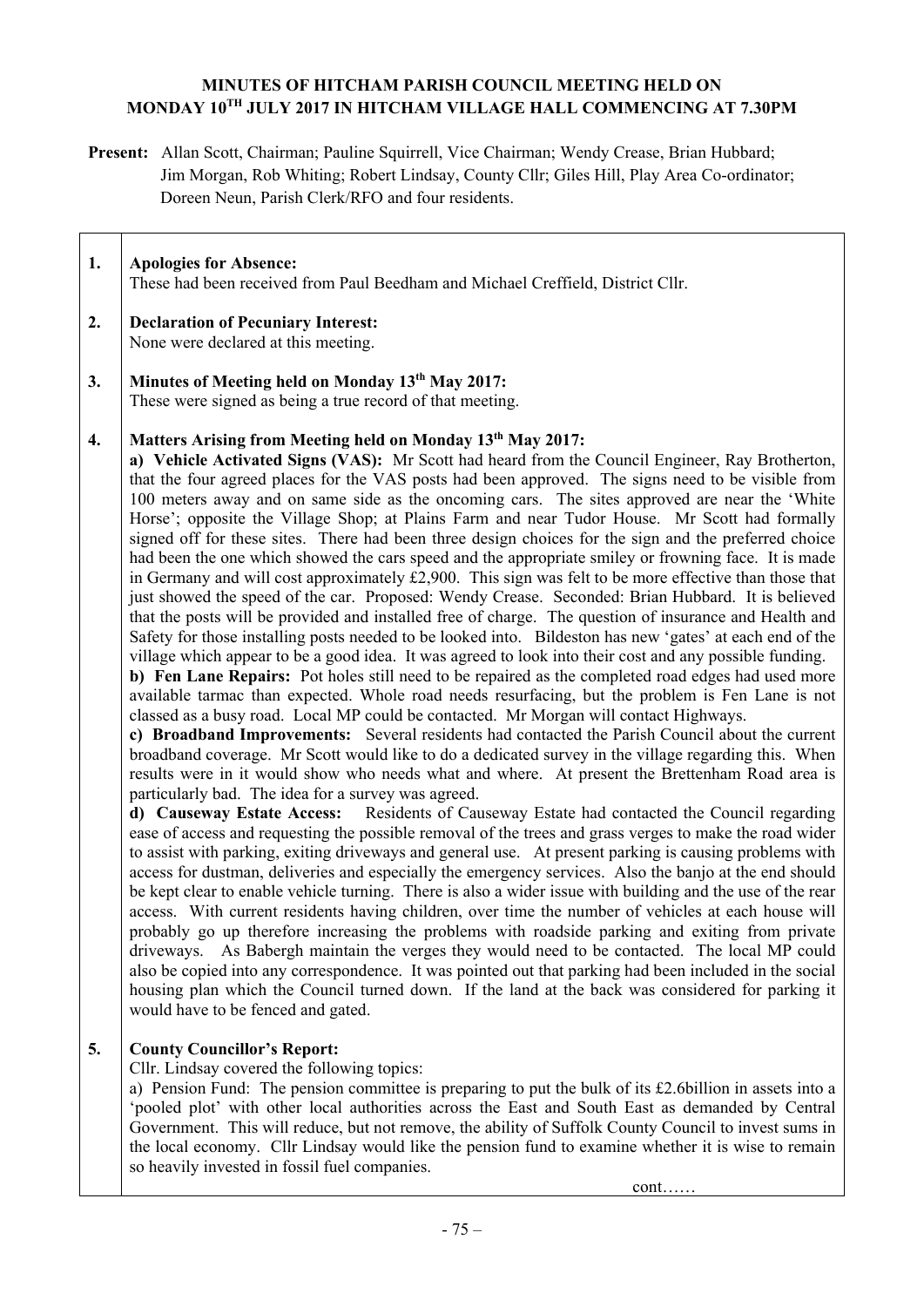b) Council Payments to Care Homes: The audit committee had discovered that the Council have inadvertently been paying private Care Homes for residents that have already died. It is caused by either the Care Home not telling the Council of deaths or the Council not acting on information given. Care UK took over the County's care homes several years ago and this could have been when the problem started. The County has recovered all monies due and the overpayment has been reduced to £40K.

c) More Say for Backbenchers: Latest plans are for there to be four cabinet committees on the County Council with twelve members, to include two from Green Party, Independent and Liberal Democrat group; two from Labour and eight Conservative.

d) Cabinet Meeting 11th July: Councillors have been briefed on three cabinet decisions to be made tomorrow. One is to approve a £5m loan to the University of Suffolk to expand their student numbers and increase income. Secondly, they are adopting a 'social value and sustainable procurement policy' and thirdly they are agreeing a 'priorities' brochure for 2017-21 which is based on the Conservative manifesto. It was noted there were no performance targets for mental health, carbon reduction or more cycle ways, despite the latter being in their manifesto.

e) Hitcham: Concern has been raised regarding current road diversions. Road closures, diversion routes and signing are the responsibility of the individual or organisation requesting the closure. If the signs are still in place when work is finished the Highways Customer Service Team in Needham Market should be contacted.

### **6. District Councillor's Report:**

As Cllr Creffield had sent his apologies there was no report available.

### **7. Police Report;**

No local incidents had been reported since April.

#### **8. Community Play Area:**

A recent meeting had been held at the Play Area between Mr Morgan and Giles Hill. The Clerk had also attended as she had spoken to Janice Gant earlier to discuss problems Janice had noted whilst working in the Play Area. Several maintenance jobs had been highlighted including the removal of the perimeter wire fencing and path edging stakes and repairing the field-side gates. Although he was not able to organise a work party Mr Hill will order the chippings which need to go round some of the equipment. A date needs to be set for laying the chippings. It could be incorporated with a Coffee Morning. A leaflet would be needed to ask for volunteers. Information could also be put on village website. A digger would be needed to remove the rubbish heap at the bottom of the Play Area. The sacks in the rubbish bins were not strong enough to withstand wind damage as there are no metal liners in bins. Mr Hill will try and obtain liners and agreed to empty the bins on a weekly basis. Mrs Squirrell can provide extra strong heavy duty black sacks for the bins. She also knew someone who could help with the rubbish heap removal. It is believed that the litter problem is caused by one person. It might be helpful if a policeman could speak to him.

## **9. Chairman's Report:**

Mr Scott had nothing further to add.

## **10. Correspondence:**

The Clerk brought the following to the attention of the Council:

a) A document had been received from the Local Government Boundary Commission explaining an Electoral Review of Babergh: Warding arrangements. The electoral review will recommend new electoral arrangements for Babergh District Council. For parishes, the review can recommend changes to the electoral arrangements of parish and town councils i.e. the number, names and boundaries of parish wards and the number of parish councillors for each parish ward. However, this is only in circumstances where the parished area is to be divided between wards. Even in these circumstances the Commission will not normally recommend any change to the number of councillors to be elected to a parish or town council. The Commission has no power to consider changes to the external boundaries of a parish or the creation of new parishes.

cont….